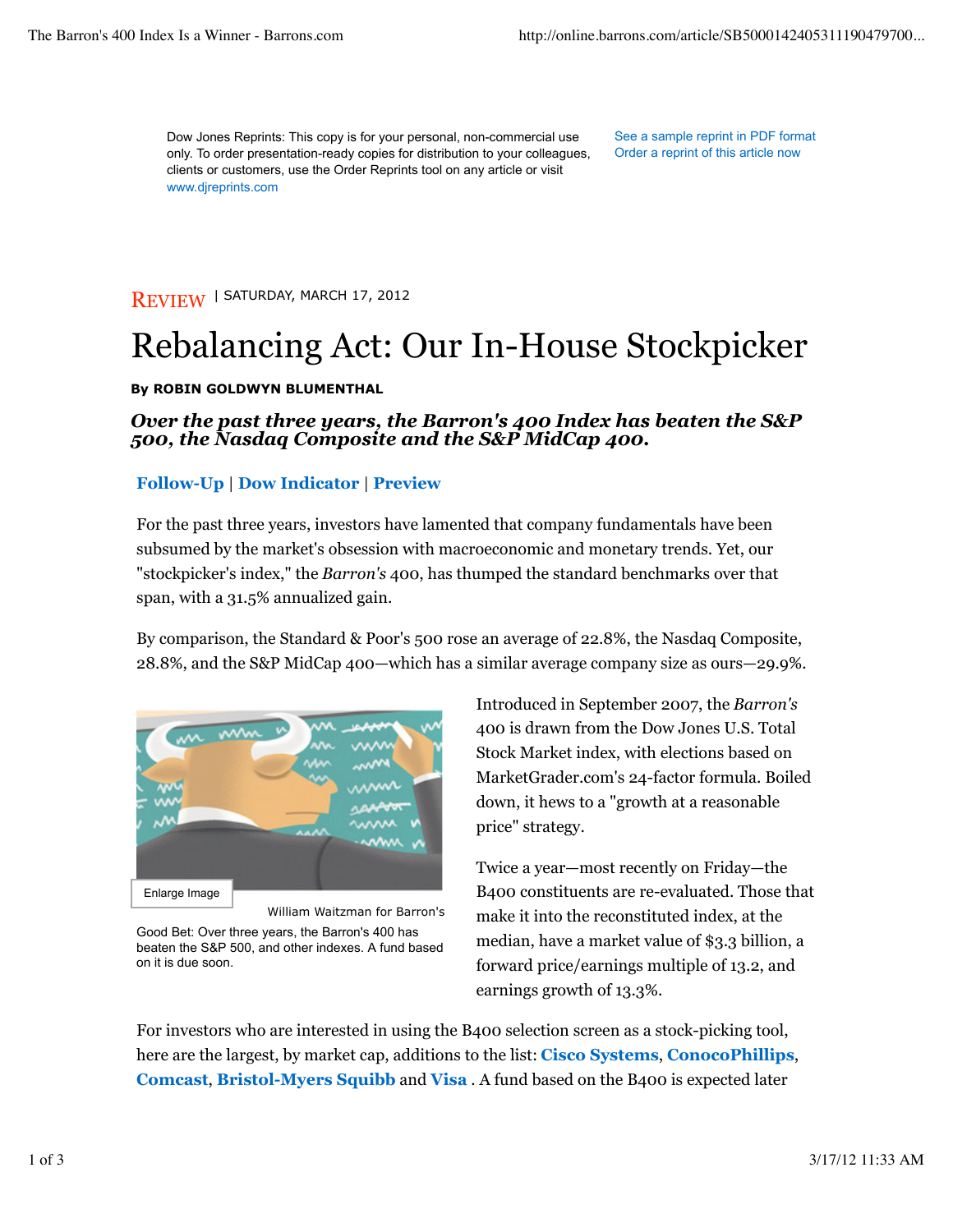this year.

*-- Michael Santoli*

## *Last Week: Review On Fire*

U.S. equity markets marched higher, with the Standard & Poor's 500 Index rising to 1400 for the first time in nearly four years. **Apple** crossed \$600, another record, and the Nasdaq closed at its highest level since Dec. 11, 2000. The Dow Jones Industrial Average on Thursday saw its best close since the end of December 2007. Positive bank stress tests, and a brighter Fed outlook, contributed.

### *Passing Grades*

Most of the biggest U.S. banks passed the Fed's latest tests of how they'd hold up in another crisis or deep downturn. **JPMorgan Chase** announced a share buyback of up to \$15 billion, and it and other banks raised their dividends. **Citigroup** and three other banks were told to resubmit their capital plans, which will delay any dividend increases or stock buybacks.

### *Looking Up*

The Federal Reserve raised its assessment of the economy, citing a drop in the jobless rate and growing business investment. That, and comments from Richmond Fed President Jeffrey Lacker that the central bank would probably need to raise interest rates next year, hurt prices of the 10-year Treasury, which saw its biggest weekly drop in eight months.

### *And Another Thing*

A **Goldman Sachs** executive quit and wrote an opinion piece in the New York Times calling the firm's culture "toxic and destructive," and saying that the firm put profits ahead of clients. Goldman disagreed.

### *Trouble in Afghanistan*

Afghan President Hamid Karzai asked a U.S.-led coalition to confine troops to bases after 16 civilians were killed in a shooting spree, allegedly by a U.S. staff sergeant. The Taliban also said they're suspending talks with the U.S.

### *Hard Landing Ahead?*

China's economy is already experiencing a hard landing, according to JPMorgan Chase's chief Asian strategist, Adrian Mowat. Shanghai stocks fell after Premier Wen Jiabao noted that home prices remain far above reasonable levels. He also said China will allow the yuan to float more freely. And, a main contender for top party leadership who espoused "red" culture was toppled.

### *Step Toward Settlement*